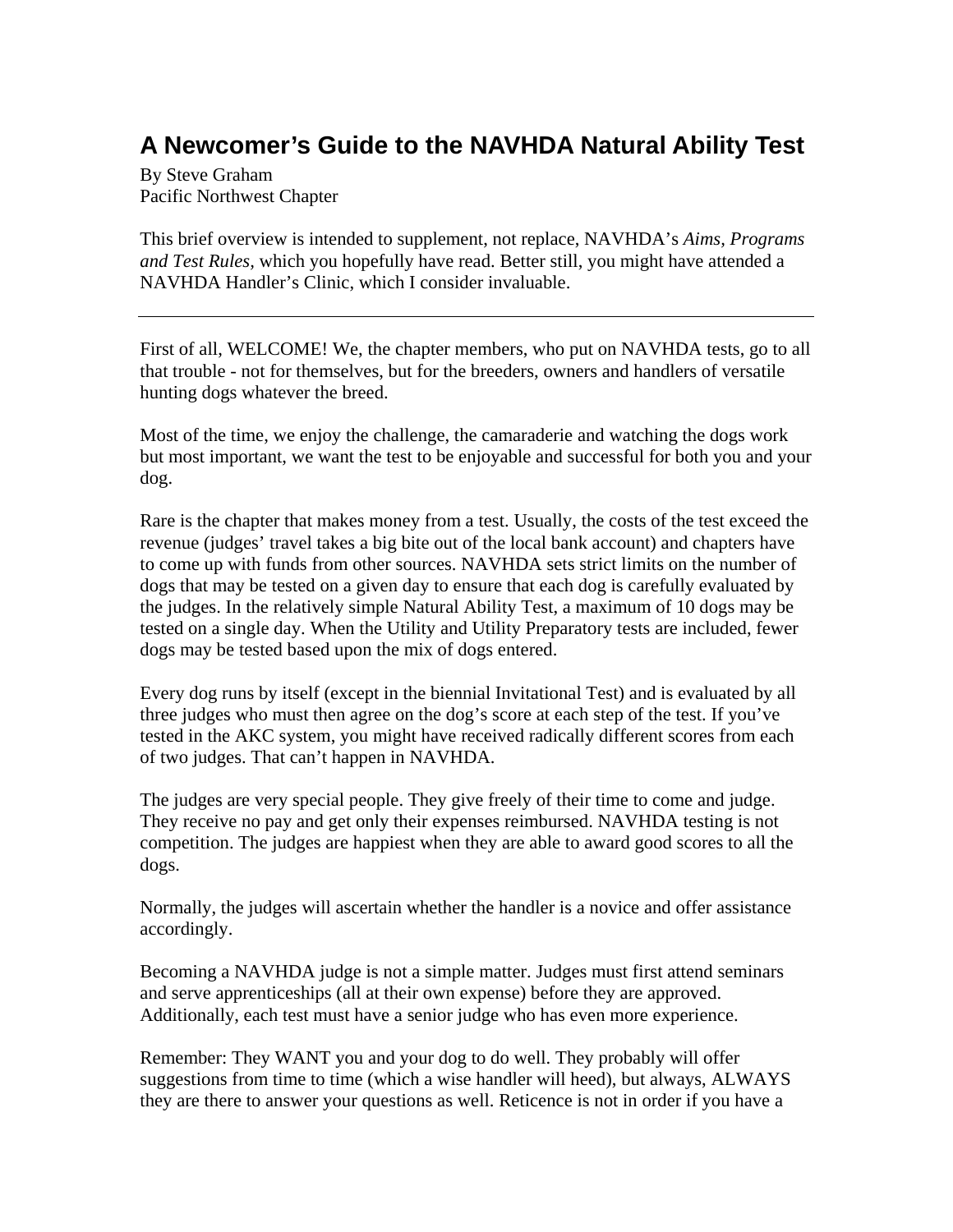question about the way the test works, JUST ASK. Not only won't the judges bite your head off, but they will be pleased to help.

Before we get into the test itself, let's consider a few more points.

Relax! That's not always easy, especially when you feel that you and your dog are on display. Everybody wants a good score, of course, but the dog is going to do whatever it's going to do regardless of how nervous you might be. The worst case is when the handler's nerves are passed on to the dog.

Dogs (as well as their handlers) can have bad days. When that happens, just make the best of it. Perhaps you can enter another test close by. Every dog that passes deserves congratulations.

Many people, when they are not the active handler, like to walk with the dogs during the search phase. This is allowed provided the handler and the judges agree. If you want to walk along with a dog during the Utility and Utility Preparatory Tests, you MUST wear blaze orange because live ammunition is used. Safety ALWAYS is the primary consideration.

The Natural Ability Test consists of:

Search and Pointing Swimming Pheasant track Physical examination

Additionally, the dog will be evaluated on Use of Nose, Desire to Work and Cooperation, based upon performance in the other phases. Also, two blank shots will be fired at the beginning of the search to test for any gun-shyness.

The physical examination is part of the dog's permanent NAVHDA record and is important if the dog is to be used for breeding. Besides the physical attributes, temperament also is noted.

The portions of the test can be run in any order at the discretion of the senior judge. Moreover, all the dogs to be tested on a given day might complete the water portion first. That might mean that Utility Test dogs and Natural Ability dogs might all complete the water portion before any of the dogs move on to the search, etc.

Additionally, the running order published by the test secretary is just a suggestion to the senior judge who can and probably will modify the order, particularly if one or more bitches in season are entered. (They run last for obvious reasons - be SURE to notify the senior judge if you have a female in heat).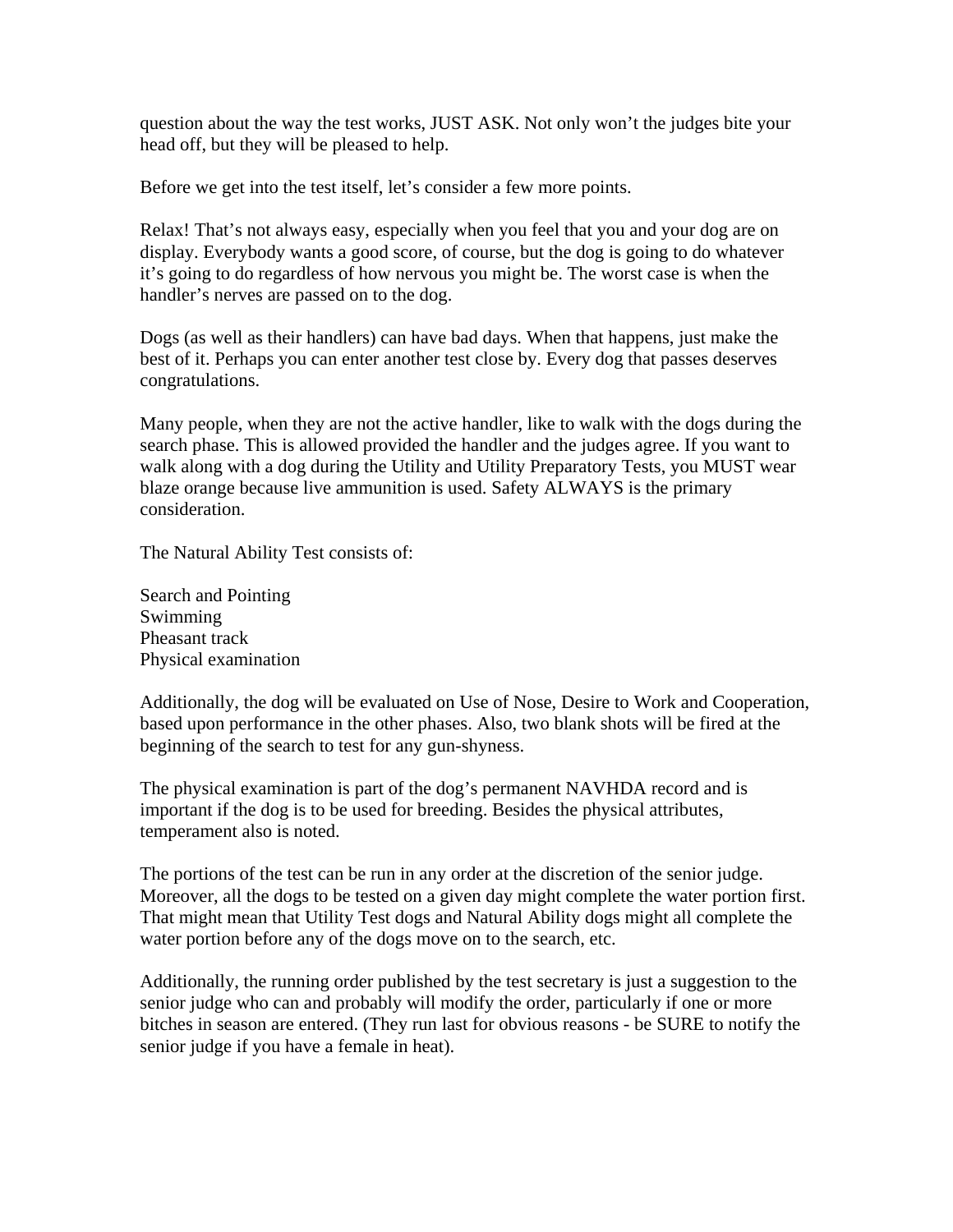The important thing to remember is that one should plan to spend the entire day at the test REGARDLESS of the published running order. After the test, the judges hold their final conference and the scores are announced.

Now for the test. Remember: Relax!

In the Natural Ability search phase, the dog is expected to search diligently for game for at least 20 minutes and point what it finds. The judges will ensure that the dog is in an area where it can pick up the scent of a bird.

Wait for a cue from the judges before rushing in to flush the bird. (hint). The handler does no shooting of live or blank ammunition in the Natural Ability Test.

Don't yell "Whoa" or anything else at the dog to make it point. The judges want to see if the dog will point and not just stop on command. (This IS a natural ability test, after all). The dog doesn't have to be absolutely steady, but must be convincing that it actually is pointing the bird.

In general, the less said, the better. Let the dog do its stuff.

At the water, the handler throws a retrieving dummy out far enough for the dog to have plenty of swimming depth. The dog doesn't actually have to retrieve the dummy, but it does have to swim. If the dog won't swim for a dummy, a bird is thrown out. The dog can pass if it retrieves the bird, but the score suffers.

Normally, the physical attributes are checked while the dog is wet from the swim. (Hopefully wet, that is).

For the pheasant track, the flight feathers are pulled on a cock pheasant, which is then shooed to run off into some cover out of sight of the dog. The dog is expected to track the running bird a reasonable distance. It is not necessary for the dog to catch the bird and retrieve it (or even extra credit) but it's always satisfying for the handler.

Again, the judges will help the beginner. They will ask whether the handler wants the dog to see the bird before it is released. Some dogs get fired up if they see the bird first, but others might become overly excited and want to run and search rather than methodically following the track.

That's all there is until it's time for the judges to read the scores.

Finally, the judges will be available immediately after the scores are read to explain the scores given your dog. Remember: All three judges agreed on the score you received. Everybody wants to do well, but if you don't get a perfect score that means all three judges agreed that something was lacking.